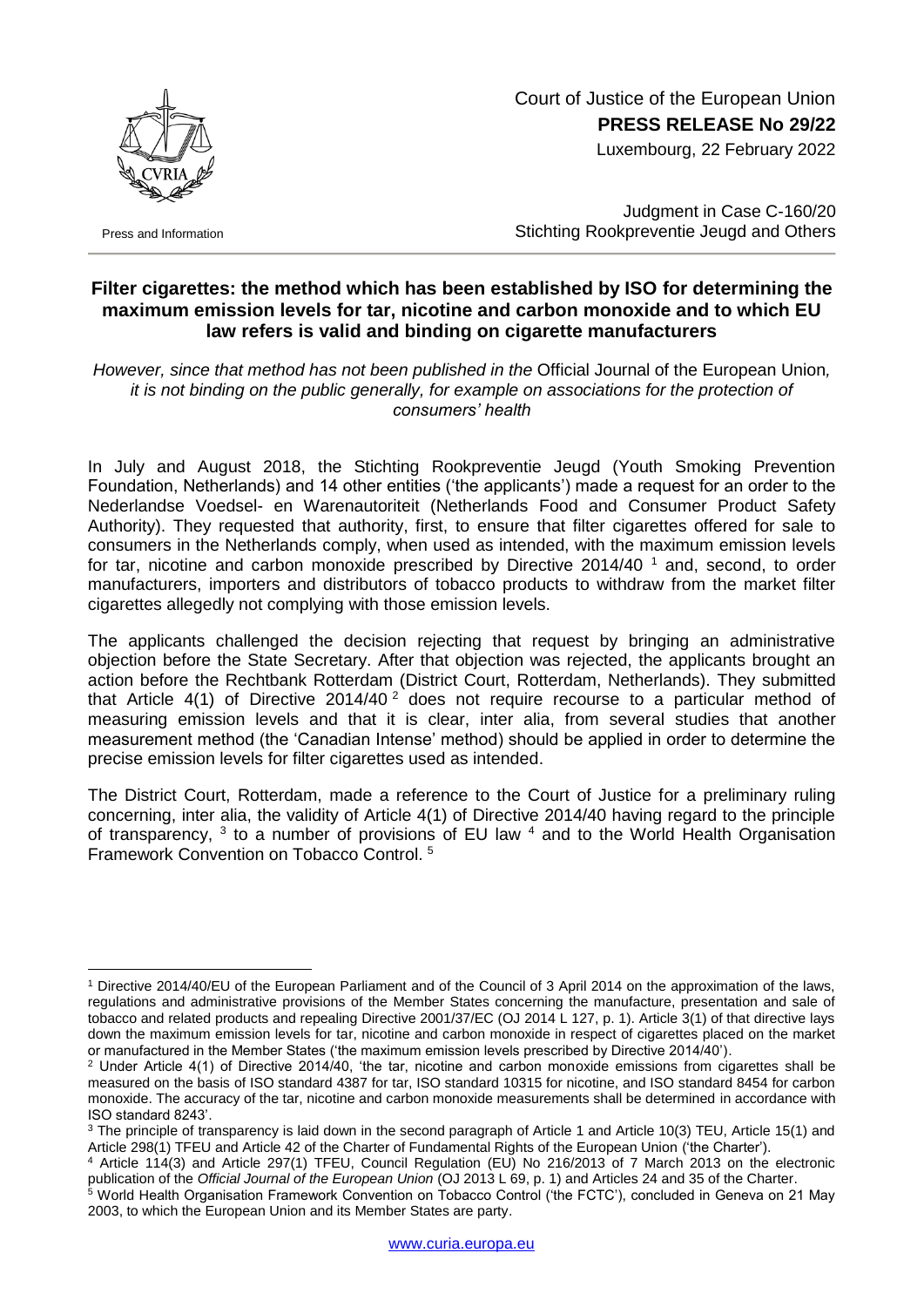By its judgment, delivered by the Grand Chamber, the Court confirms that that provision is valid, holding that it complies in particular with the principles and provisions of EU and international law mentioned by the reference for a preliminary ruling. <sup>6</sup>

## **Findings of the Court**

First, the Court holds that, pursuant to Article 4(1) of Directive 2014/40, the maximum emission levels prescribed by that directive for cigarettes intended to be placed on the market or manufactured in the Member States must be measured in accordance with the measurement methods arising from the ISO standards to which that provision refers. That provision refers in mandatory terms to those ISO standards and does not mention any other measurement method.

Second, the Court analyses first of all the validity of Article 4(1) of Directive 2014/40 having regard to the principle of transparency. It points out that, whilst that provision refers to ISO standards which have not been published in the Official Journal, it does not lay down any restriction concerning access to those standards, including by making that access subject to the submission of a request pursuant to the provisions regarding public access to documents of the European institutions.<sup>7</sup> So far as concerns, next, the validity of Article 4(1) of Directive 2014/40 having regard to Regulation No 216/2013,  $8$  the Court observes that under the case-law the substantive legality of that directive cannot be examined in the light of that regulation. As regards, finally, the validity of Article 4(1) of Directive 2014/40 having regard to Article 297(1) TFEU  $9$  read in the light of the principle of legal certainty, the Court states that the EU legislature, in the light of the broad discretion that it has in the exercise of the powers conferred on it where its action involves political, economic and social choices and where it is called on to undertake complex assessments and evaluations, may refer, in the acts that it adopts, to technical standards determined by a standards body, such as the International Organisation for Standardisation (ISO).

However, the Court points out that the principle of legal certainty requires that the reference to such standards be clear and precise and predictable in its effect, so that interested parties can ascertain their position in situations and legal relationships governed by EU law. In the present instance, the Court holds that, since the reference made by Article 4(1) of Directive 2014/40 to the ISO standards complies with that requirement and the directive was published in the Official Journal, the mere fact that that provision refers to ISO standards that have not, at this juncture, been so published is not capable of calling the validity of that provision into question.

Nevertheless, as regards the ability of ISO standards to bind individuals, the Court states that, in accordance with the principle of legal certainty, such standards made mandatory by a legislative act of the European Union are binding on the public generally only if they themselves have been published in the Official Journal. In the absence of publication in the Official Journal of the standards to which Article 4(1) of Directive 2014/40 refers, the public is thus unable to ascertain the methods of measuring the emission levels prescribed by that directive for cigarettes. On the other hand, regarding the ability of ISO standards to bind undertakings, the Court states that, in so far as undertakings have access to the official and authentic version of the standards referred to in Article 4(1) of Directive 2014/40 through the national standards bodies, those standards are binding on them.

<sup>1</sup> 6 Inter alia, Article 5(3) of the FCTC.

<sup>7</sup> Regulation (EC) No 1049/2001 of the European Parliament and of the Council of 30 May 2001 regarding public access to European Parliament, Council and Commission documents (OJ 2001 L 145, p. 43).

<sup>&</sup>lt;sup>8</sup> Regulation No 216/2013 lays down inter alia the rules relating to the publication of acts of EU law in the Official Journal. <sup>9</sup> Pursuant to that provision, 'legislative acts shall be published in the *Official Journal of the European Union*. They shall enter into force on the date specified in them or, in the absence thereof, on the 20th day following that of their publication'.